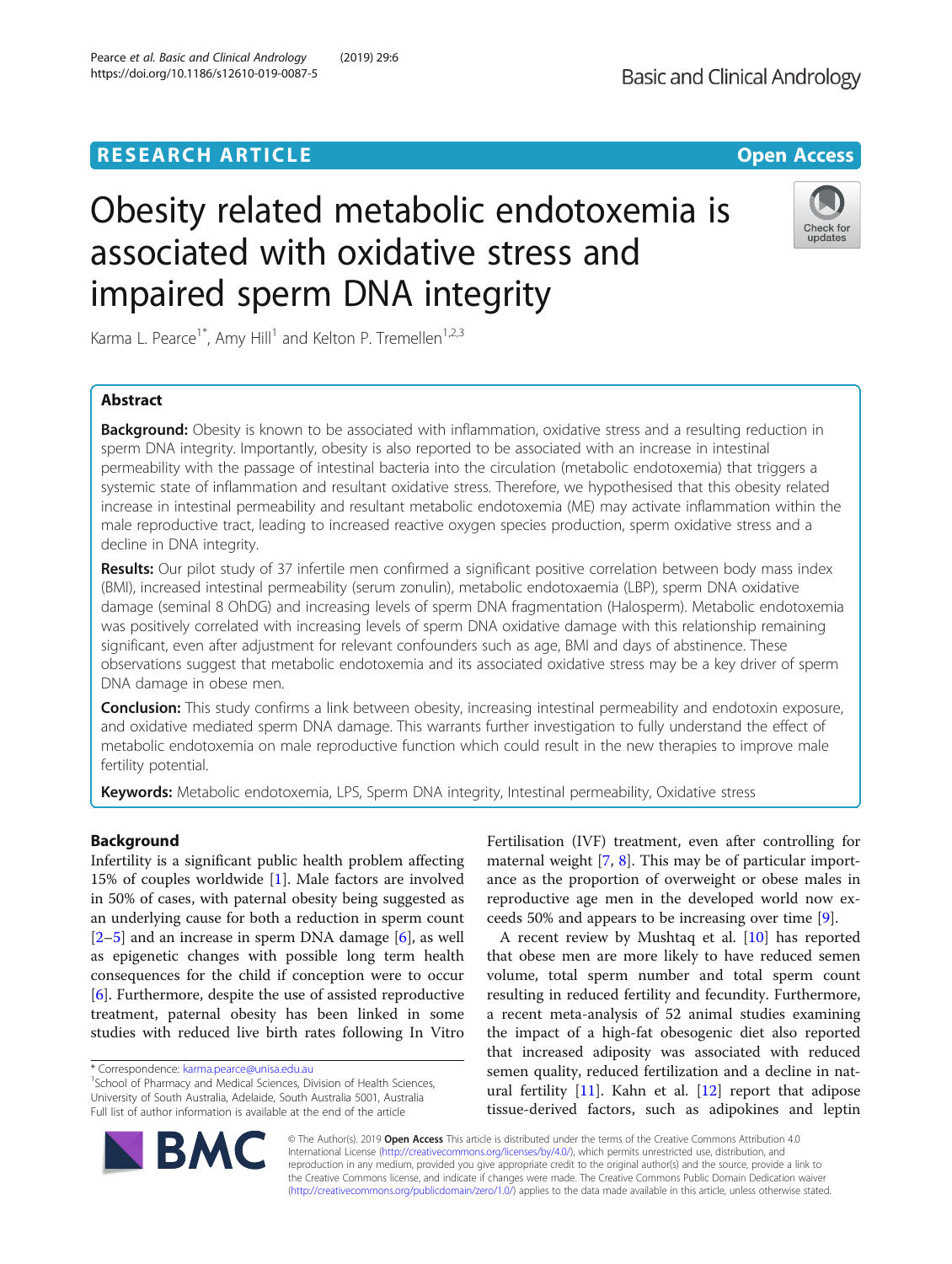regulate inflammation and testosterone production, respectively. Increased systemic inflammation results in increased reactive oxygen species (ROS) and in turn sperm DNA fragmentation. Furthermore, increased testicular temperature and inactivity also impairs spermatogenesis. However, the total effect of obesity on hormone levels, semen parameters and sperm DNA integrity, is variable suggesting multiple mechanisms may be in play [\[12](#page-7-0)].

It is well recognised that human observational studies can only draw correlations between BMI and male reproductive function which may not be directly causational in nature. Impaired reproductive function in the obese male is likely to be directly related to both his excessive adiposity, but also other potential confounding lifestyle factors such as a diet high in processed foods or deficient in key micro-nutrients or a lack of exercise. One possible link between obesity and reduced fertility rates that has yet to be explored is metabolic endotoxemia (ME). Here the ingestion of large amounts of food, especially fatty food, has been shown to produce an increase in intestinal permeability  $[13, 14]$  $[13, 14]$  $[13, 14]$  $[13, 14]$  $[13, 14]$  and the passage of gut bacteria from within the intestinal lumen into the systemic circulation. These predominantly gram negative gut bacteria contain the potent immune stimulant endotoxin (LPS) on their cell wall which activates a protective systemic inflammatory response to help clear the bacterial intrusion. Recent research from our group has shown that ME is positively correlated with inflammation (serum C-reactive protein, IL-6) in obese men, and this inflammatory response is associated with impaired testicular function signified by reduced testosterone production  $[15, 16]$  $[15, 16]$  $[15, 16]$  $[15, 16]$ . However, to date the potential link between obesity, intestinal permeability, metabolic endotoxemia, and impaired sperm quality has yet to be investigated.

Our hypothesis that ME may impair spermatogenesis is scientifically plausibility and outlined in detail our GELDING theory (Gut Endotoxin Leading Decline IN Gonadal function) hypothesis paper [\[17](#page-7-0)]. Firstly, ME increases systemic inflammation in humans [[18\]](#page-7-0) with inflammation being characterised by elevated ROS (reactive oxygen species) production by activated leukocytes that are known to impair sperm function [\[19](#page-7-0)], while also initiating a positive feedback inflammatory loop that further potentiates inflammation and oxidative stress [\[18](#page-7-0), [20](#page-7-0)–[25](#page-7-0)]. While there is a paucity of evidence linking ME with reduced semen quality, there is good evidence linking leaky gut with ME and systemic inflammation [[26](#page-7-0)], plus there is strong evidence linking inflammation with reduced semen quality [[27\]](#page-7-0). Secondly, LPS (the primary endotoxin molecule) is known to directly impair sperm function. Healthy sperm cultured in the presence of LPS exhibit a decrease in motility and an increased production of potentially damaging ROS [\[22](#page-7-0)].

Furthermore, in vivo administration of endotoxin to healthy animals has been shown to initiate seminal oxidative stress [\[28\]](#page-7-0) and impair sperm production and fertility [\[28](#page-7-0)–[30\]](#page-7-0). The presence of endotoxin receptors (TLR 4) on sperm membranes, and their ability to initiate an increase in their IL-6 production in response to LPS [[31\]](#page-7-0), suggests that sperm are capable of recognising bacterial endotoxin [[32](#page-7-0)]. Furthermore, exposure of a leukocyte -free sperm suspension to LPS in vitro has been reported to directly initiate apoptosis [\[32](#page-7-0)], a known trigger for sperm DNA damage. As such, these studies suggest that endotoxin exposure may alter sperm function both directly and indirectly via activation of a leukocyte ROS response.

The aim of this study was to investigate the effect of metabolic endotoxemia (LPS) on sperm production and quality. We hypothesise that increasing endotoxin levels will activate inflammation within the male reproductive tract, leading to increased leukocyte activity and sperm oxidative stress with a resultant decline in sperm DNA quality.

# Methods

# Study cohort

Between February 2017 and June 2017, 45 men aged 18 to 50 years were recruited from a private fertility clinic in South Australia (Repromed) through advertisements. Inclusion criteria was being in an infertile relationship and exclusion criteria were documented inflammatory or infectious disease, primary hypogonadism (Klinefelters Syndrome, cryptorchidism or testicular injury), the consumption of immunosuppressive medication (e.g., nonsteroidal anti-inflammatory drugs (NSAID), corticosteroids or fish oil), supplements that may alter intestinal function (e.g., probiotics, antibiotics in the last 1 month) or any male hormonal therapy (i.e. aromatase inhibitors, clomiphene citrate, human chorionic gonadotropin (hCG) or testosterone). All men were screened for sub-clinical genital tract infection using seminal plasma elastase [\[33](#page-7-0)]. This study was approved by the University of South Australia Ethics Committee (approval number 0000036399), with informed written consent being obtained from all participants.

# Study protocol

Unfasted blood and semen samples were provided by all participants between 7:30 am and 11:00 am on the day of testing. Participants were also required to produce a semen sample via masturbation after maintaining an abstinence period of 2–7 days. The semen was analysed within 2 h of collection. Anthropometric measures were also collected; height was measured to the nearest 1 cm (Seca, 216, Germany). Weight and body fat percentage were measured using a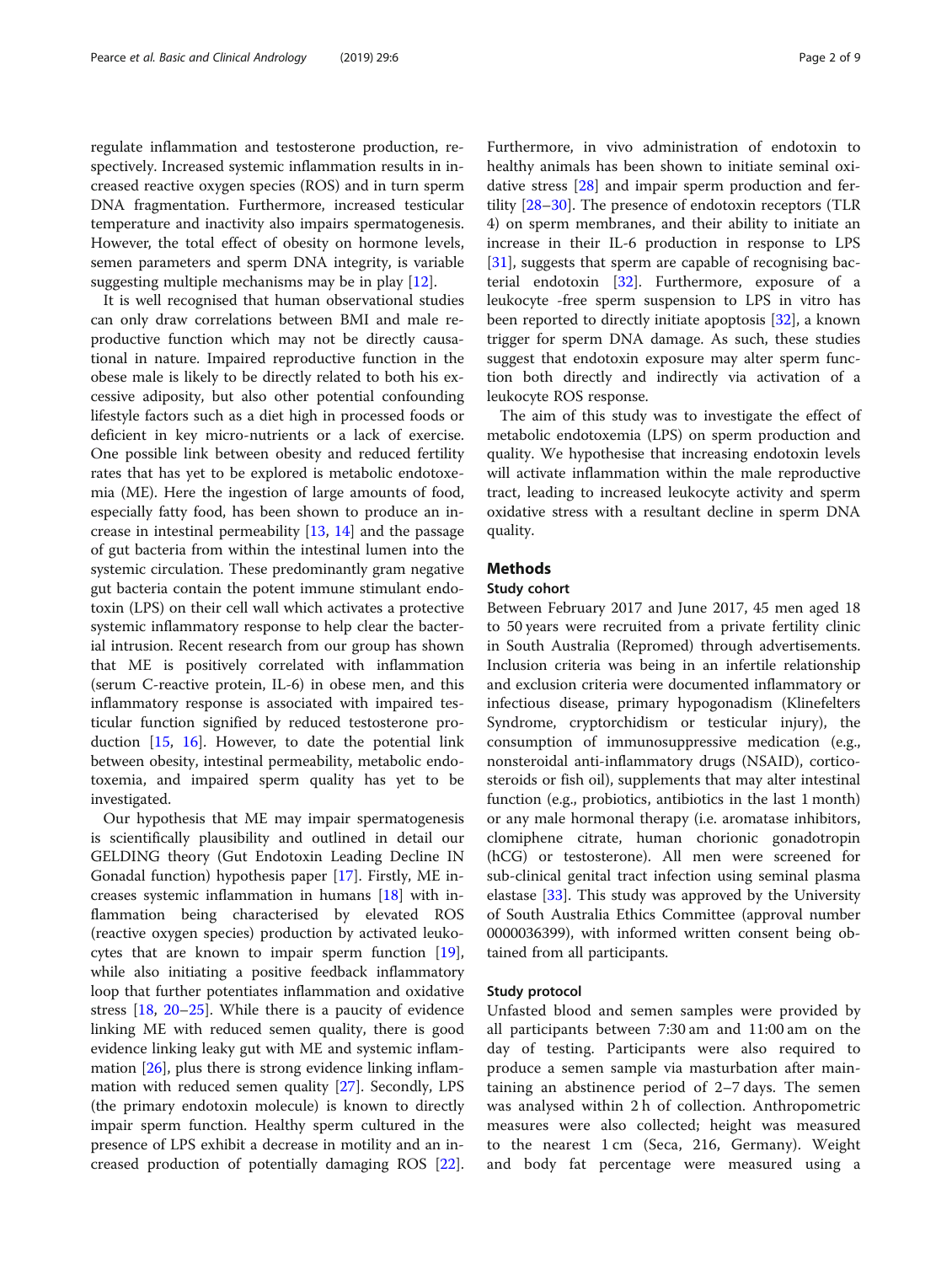bio-electrical impedance scale (Tanita, UM051, Tanita Corporation of America Inc.). Waist circumference was measured from the midpoint of the distance between the top of the iliac crest and the twelfth rib and measured to the nearest 1 cm. Body mass index (BMI) was calculated using the equation body weight  $(kg)/$ height  $(m^2)$  and classified using the WHO ranges; underweight (< 18.50 kg/m<sup>2</sup>), normal weight (18.50 kg/m<sup>2</sup>  $-24.99 \text{ kg/m}^2$ ), overweight  $(25.00 \text{ kg/m}^2 - 29.99 \text{ kg/m}^2)$ and obese  $(>30 \text{ kg/m}^2)$  [\[34\]](#page-7-0).

# Endotoxin analysis

Metabolic endotoxemia was quantified indirectly by Lipopolysaccaride Binding Protein (LBP) analysis of plasma in duplicate using a dilution of 1:1000 according to the manufacturer's guidelines (Hycult, Uden, Netherlands), and as previously reported by our group [[15,](#page-7-0) [16](#page-7-0)]. The minimum detectable concentration of LBP being 4.4 ng/mL. The assay protocol reports no cross-reactivity with non-human LBP.

# Intestinal permeability: Zonulin

Intestinal permeability was investigated by measuring levels of zonulin in plasma in duplicate using a human zonulin ELISA kit according to the manufacturer's instructions (Crux, Melbourne; Cusabio, USA). This assay reported an inter-assay coefficient of variation of 3% and reference range of 0.156 ng/mL-40 ng/mL.

# Seminal plasma inflammatory activity markers

Elastase, a marker of neutrophil activity within the male reproductive tract was measured in frozen (−80C) and then thawed seminal plasma in duplicate using the Human Elastase 2 Neutrophil ELISA kit according to the manufacturer's instructions (Crux, Melbourne). This test had a coefficient of variation of 2% with a reference range of 1.56 ng/mL– 400 ng/mL, with levels exceeding 290 ng/ml suggestive of genito-urinary tract infection/ inflammation [[13](#page-7-0)].

# Seminal oxidative stress: 8-hydroxy-2′-deoxyguanosine (8- OHdG)

The inflammatory marker 8-hydroxy-2′-deoxyguanosine (8OHdG) was also measured in in frozen (−80C) and then thawed seminal plasma in duplicate using a human 8OHdG ELISA kit according to the manufacturer's instructions (Crux, Melbourne). This assay had a reference range of 2.0 - 800 ng/mL.

# Semen analysis

Total sperm concentration was calculated according to WHO V guidelines [\[35](#page-7-0)]. DNA fragmentation was also assessed in duplicate by the same analyst according to

the manufacturer's guidelines (Halosperm G2, Halotech, Spain). Briefly, total sperm motility was calculated after liquefaction. Two hundred spermatozoa were counted and defined as motile or immotile depending on movement classified by WHO [\[35](#page-7-0)]. The numbers were recorded and percentage total motility was determined. A morphology slide was prepared, fixed, stained and scored to determine the sperm morphology according to strict WHO specifications, with the percentage of good morphological spermatozoa in 400 sperm reported [[35\]](#page-7-0). The percentage of fragmented DNA was determined after assessment of 400 individual spermatozoa. Within our laboratory high quality sperm samples (e.g.sperm donors) generally have Halosperm DNA damage levels of less than 5%, with patient results above 20% generally being considered abnormal.

# Hormone analysis

Serum was analysed for testosterone, estradiol, follicle stimulating hormone (FSH) and luteinising hormone (LH) using an automated chemiluminescence immunoassay (Cobas 6000 e 601, Roche Diagnostics, USA), with the detectable ranges for each hormone being 18.4– 110.10 pmol/L, 0.087–52.0 nmol/L, 0.1-200mIU/mL and 0.2-100mIU/mL respectively.

# Statistical analysis

Statistical analyses were conducted using Statistical Product and Service Solution Software, version 23 (SPSS Inc., Chicago, IL, USA). Data was expressed as mean (+ standard deviation) when normally distributed, or as a median (inter-quartile range) when not normally distributed according to the Shapiro-Wilk test. Correlations were assessed using the Pearson's method, with log transformation of non-normally distributed data prior to statistical analysis. Where appropriate, adjustments were made for age, smoking status and measures of adiposity.

# Results

# Participant characteristics

While 43 men were assessed for eligibility; 5 were excluded for taking fish oil and 1 for taking antibiotics within the last month. Of the remaining 37 men available for analysis, their average age was  $36.9 \pm 5.2$  years and BMI was  $30.2 \pm 4.7$  kg/m<sup>2</sup>. Only 10.8% of the cohort were of normal BMI, with the remainder being either overweight (BMI 25–29.9, 45.9%) or obese (BMI > 30, 43,2%) [[34\]](#page-7-0). The male fertility potential of the majority of participants was unknown at the time of recruitment. After full assessment the causes of infertility were pure male factor 14 subjects (37.8%), pure female factor 10 subjects (27%), combined male and female factor 6 subjects (16.2%) and unknown cause 7 subjects (19%). The cohort demographic data is outlined in Table [1.](#page-3-0)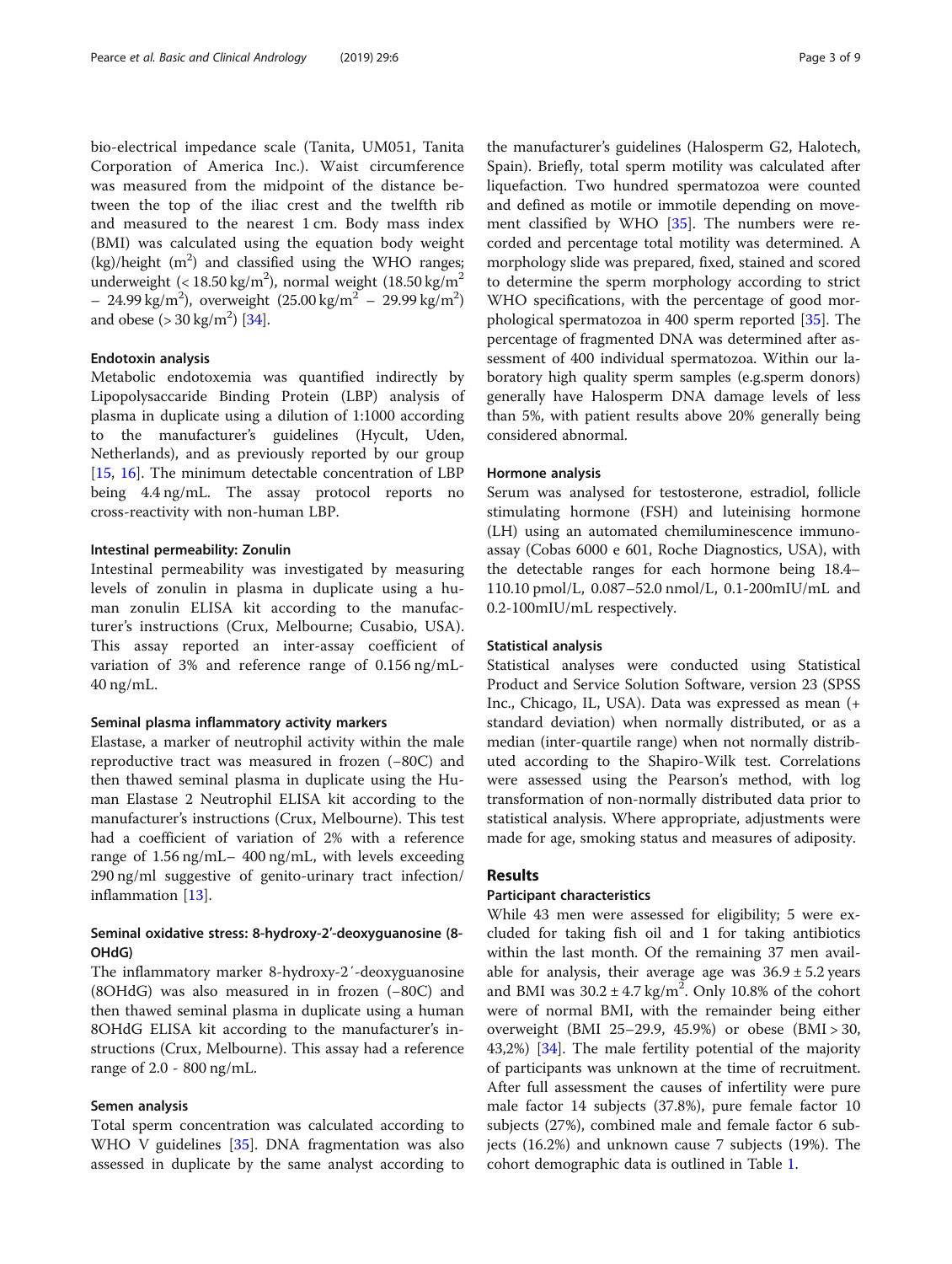<span id="page-3-0"></span>Table 1 Participant demographic, endocrine and inflammatory characteristics

| Variable                    | Mean + SD (median, IQR) | Range         |  |  |
|-----------------------------|-------------------------|---------------|--|--|
| Age (years)                 | $36.9 \pm 5.2$          | 28.0-46.0     |  |  |
| BMI ( $kg/m2$ )             | $30.2 \pm 4.7$          | $23.3 - 41.6$ |  |  |
| Waist circumference (cm)    | 97.0 (67.0-131.5)       | 87.0-127.0    |  |  |
| % body fat                  | $28.4 \pm 8.4$          | $16.1 - 45.6$ |  |  |
| Sperm count (million/mL)    | $54.5 \pm 5.5$          | $1.8 - 204.0$ |  |  |
| Sperm motility (%)          | 57.0 (49.0-65.0)        | $46.0 - 81.0$ |  |  |
| Normal sperm morphology (%) | $1.1 \pm 1.6$           | $3.5 - 11.0$  |  |  |
| Sperm DNA fragmentation (%) | $14.0 \pm 2.4$          | $8.5 - 33$    |  |  |
| Seminal elastase (ng/mL)    | $29.8 \pm 12.2$         | $3.0 - 67.1$  |  |  |
| Seminal 8OHdG (ng/mL)       | $7.5 \pm 3.1$           | $0.9 - 90.8$  |  |  |
| Total testosterone (nmol/L) | $15.3 \pm 6.2$          | $4.5 - 27.1$  |  |  |
| $LH$ (IU/L)                 | $5.1 \pm 1.1$           | $2.5 - 10.2$  |  |  |
| FSH (IU/L)                  | $3.5(1.7-5.2)$          | $1.6 - 13.9$  |  |  |
| Estradiol (pmo/L)           | $77.2 \pm 8.2$          | 18.4-98.5     |  |  |

Data expressed as mean + SD or median (Inter-Quartile Range), depending on their normal distribution status

LBP Lipopolysaccharide Binding Protein.  $(n = 37)$ 

# BMI, intestinal permeability and endotoxin exposure

As anticipated, there was a significant positive correlation between the intestinal permeability marker serum zonulin and BMI ( $R = 0.331$ ,  $p = 0.045$ ). There was also a significant positive relationship between zonulin and the endotoxemia marker LBP  $(R = 0.374, p = 0.025)$ . However, no significant relationships were apparent between serum zonulin and markers of male reproductive tract inflammation (elastase), sperm oxidative damage (8 OHdG) or any sperm quality marker.

Endotoxemia (LBP) was positively correlated with BMI and % body fat  $(R = 0.375, p = 0.024; R = 0.407, p = 0.017$ respectively), (Fig. 1). There were no significant relationships between LBP and total sperm count ( $R = 0.266$ ,  $p$ )  $= 0.148$ ), sperm morphology ( $R = 0.305$ ,  $p = -0.102$ ) or sperm motility ( $R = 0.107$ ,  $p = 0.208$ ), with these relationships remaining unaltered after controlling for age, percentage body fat and the number of days abstinence. A key finding was the positive relationship between sperm DNA fragmentation and metabolic endotoxemia (LBP;  $R = 0.460$ ,  $p = 0.021$ ), with this relationship being maintained even after adjustment for age and percentage body fat  $(r = 0.462, p = 0.023)$  (Fig. 1). This positive correlation was also maintained after further adjusting for days abstinence, a key determinant of sperm DNA integrity ( $R = 0.434$ ,  $p = 0.027$ ) [[36\]](#page-8-0).

# Sperm DNA quality markers

Sperm DNA fragmentation was also positively associated with all measures of adiposity (BMI;  $R = 0.468$ ,  $p = 0.010$ , % body fat;  $R = 0.512$ ,  $p = 0.006$ , waist circumference; R  $= 0.460, p = 0.012$  (Fig. 1).

As expected, seminal 8OHdG, a marker of seminal oxidative stress was significantly positively correlated with BMI ( $R = 0.418$ ,  $p = 0.021$ ). A negative relationship between sperm motility and seminal 8OHdG (following adjustment for sperm number) was also observed (R  $= -0.624$ ,  $p = 0.002$ ). Conversely, a significant positive relationship was observed between endotoxin exposure (LBP) and seminal 8OHdG ( $R = 0.440$ ,  $p = 0.016$ ), confirming a link between endotoxemia and oxidative stress (Fig. [2](#page-4-0)). Seminal 8OHdG was also strongly correlated with BMI  $(R = 0.418, p = 0.021)$  $(R = 0.418, p = 0.021)$  $(R = 0.418, p = 0.021)$  (Fig. 2).



Fig. 1 The relationship between BMI and both and sperm DNA damage and seminal 8-hydroxy-2'-deoxyguanosine (8OHdG). a Relationship between body mass index (BMI) and sperm DNA damage. **b** Relationship between body mass index (BMI) and seminal 8-hydroxy-2′-deoxyguanosine (8OHdG)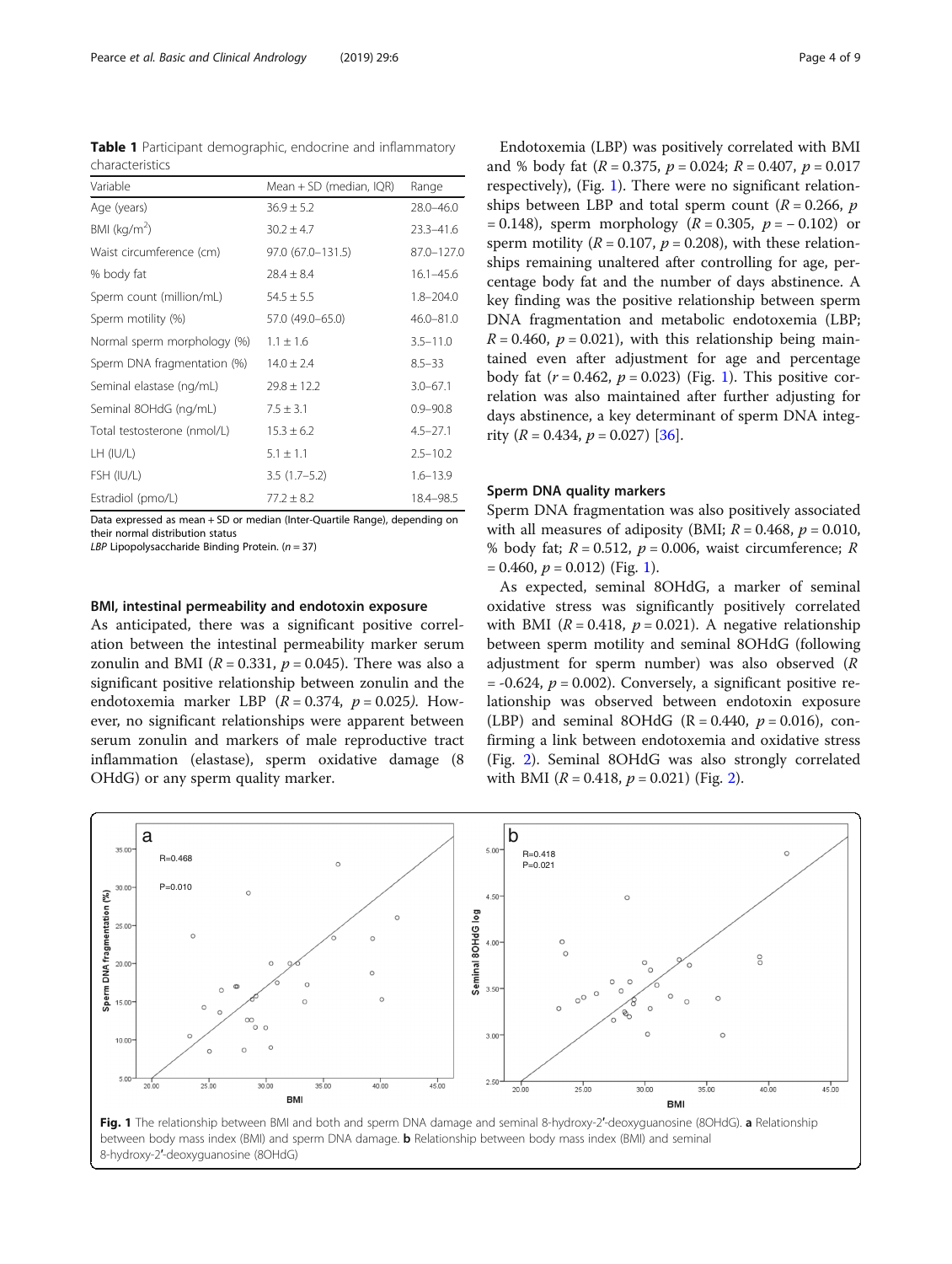<span id="page-4-0"></span>

# Hormones

As expected, serum testosterone was inversely correlated with BMI, body fat percentage and waist circumference, with strong effect sizes for each ( $R = -0.623$ ,  $p < 0.001$ ;  $R$  $= -0.643, p < 0.001; R = -0.677, p < 0.001$  respectively). All correlations were maintained when adjusted for age ( $p <$ 0.001 for all variables) (Table 2). Furthermore, FSH was inversely correlated with BMI  $(R = -0.373, p = 0.011)$ . Serum LH and estrogen were not correlated with any measures of adiposity ( $p > 0.05$  for all).

# **Discussion**

Our research team has recently demonstrated that experimental administration of low-dose endotoxin (0.8 ng Escherichia coli O113:H10/kg body weight) results in a rapid decline in testosterone production in healthy reproductive age men [\[16](#page-7-0)], thereby directly confirming the capacity of bacterial endotoxin to impair testicular function. However, the results of this pilot study are the first to identify a significant positive correlation between bacterial endotoxin exposure (LBP) and impaired sperm

Table 2 Correlation matrix

|                                        | Zonulin<br>ng/mL | Sperm<br>Count<br>(million/<br>mL) | Sperm<br>Motility<br>(%) log | Sperm<br>Morphol<br>ogy (%) | Sperm<br><b>DNA</b><br>fragmen<br>tation<br>(%) | Elastas 8OHdG<br>e pg/mL ng/mL | Seminal Seminal | Seminal<br>8OHdG<br>/ million<br>in<br>ejaculat<br>е | Testost<br>erone<br>nmol/L | LH IU/L  | FSH      | Estroge<br>IU/Llog n pmo/L | BMI<br>kg/m2 | Waist<br>cm | Body<br>$ext{Fat}$ $\binom{9}{0}$ |
|----------------------------------------|------------------|------------------------------------|------------------------------|-----------------------------|-------------------------------------------------|--------------------------------|-----------------|------------------------------------------------------|----------------------------|----------|----------|----------------------------|--------------|-------------|-----------------------------------|
| LBP ng/mL                              | $0.374*$         | .494*                              | 0.107                        | 0.305                       | .432                                            | 0.028                          | $.440*$         | $-0.072$                                             | $-379$                     | $-0.069$ | $-0.248$ | $-0.092$                   | .375         | 0.313       | .407                              |
| Zonulin ng/mL                          |                  | 0.199                              | $-0.147$                     | 0.076                       | 0.124                                           | $-0.089$                       | 0.35            | 0.059                                                | $-0.089$                   | $-0.085$ | $-0.117$ | 0.004                      | $.331*$      | 0.282       | 0.174                             |
| Sperm Count (million/mL)               |                  |                                    | $.340*$                      | $.536*$                     | 0.094                                           | 0.216                          | .541*           | $-0.343$                                             | $-0.507$                   | $-471*$  | $-425*$  | $-0.312$                   | .574*        | .465*       | 0.538                             |
| Sperm Motility (%) log                 |                  |                                    |                              | .412                        | $-0.09$                                         | $-0.015$                       | $-0.027$        | $-624$                                               | $-0.219$                   | $-0.263$ | $-0.133$ | $-.379$                    | 0.234        | 0.193       | 0.295                             |
| Sperm Morphology (%)                   |                  |                                    |                              |                             | $-0.046$                                        | $-0.315$                       | 0.128           | $-418$                                               | $-0.19$                    | $-0.252$ | $-0.301$ | $-356$                     | 0.139        | 0.085       | 0.089                             |
| Sperm DNA fragmentation<br>(% )        |                  |                                    |                              |                             |                                                 | 0.1                            | 0.274           | 0.186                                                | $-400^{\circ}$             | $-0.05$  | $-0.114$ | $-0.119$                   | .468         | .460        | .512                              |
| Seminal Elastase pg/mL                 |                  |                                    |                              |                             |                                                 |                                | .460*           | 0.318                                                | $-0.218$                   | 0.073    | $-0.126$ | 0.184                      | .375゛        | 0.31        | 0.281                             |
| Seminal 8OHdG ng/mL                    |                  |                                    |                              |                             |                                                 |                                |                 | 0.028                                                | $-397*$                    | $-0.093$ | $-0.139$ | $-0.186$                   | .418         | $0.347*$    | 0.304                             |
| Seminal 8OHdG/ million in<br>ejaculate |                  |                                    |                              |                             |                                                 |                                |                 |                                                      | 0.106                      | 0.367    | 0.282    | 0.171                      | 0.079        | 0.109       | 0.045                             |
| Testosterone nmol/L                    |                  |                                    |                              |                             |                                                 |                                |                 |                                                      |                            | 0.272    | 0.082    | 0.227                      | $-623$       | $-677$      | $-643$                            |
| LH IU/L                                |                  |                                    |                              |                             |                                                 |                                |                 |                                                      |                            |          | .578"    | .439                       | $-0.204$     | $-0.067$    | $-0.154$                          |
| FSH IU/Llog                            |                  |                                    |                              |                             |                                                 |                                |                 |                                                      |                            |          |          | 0.183                      | $-373$       | $-0.253$    | $-0.287$                          |
| Estrogen pmo/L                         |                  |                                    |                              |                             |                                                 |                                |                 |                                                      |                            |          |          |                            | $-0.082$     | $-0.008$    | $-0.037$                          |
| BMI kg/m2                              |                  |                                    |                              |                             |                                                 |                                |                 |                                                      |                            |          |          |                            |              | .906        | .937                              |
| Waist cm                               |                  |                                    |                              |                             |                                                 |                                |                 |                                                      |                            |          |          |                            |              |             | $.913^{\circ}$                    |

Statistical analysis using the Pearson correlation test. All values represent correlation coefficient value (r), with those reaching statistical significance ( $p < 0.05$ ) indicated in bold type

LH Luteinising hormone, FSH follicle stimulating hormone, LPS Lipopolysaccaride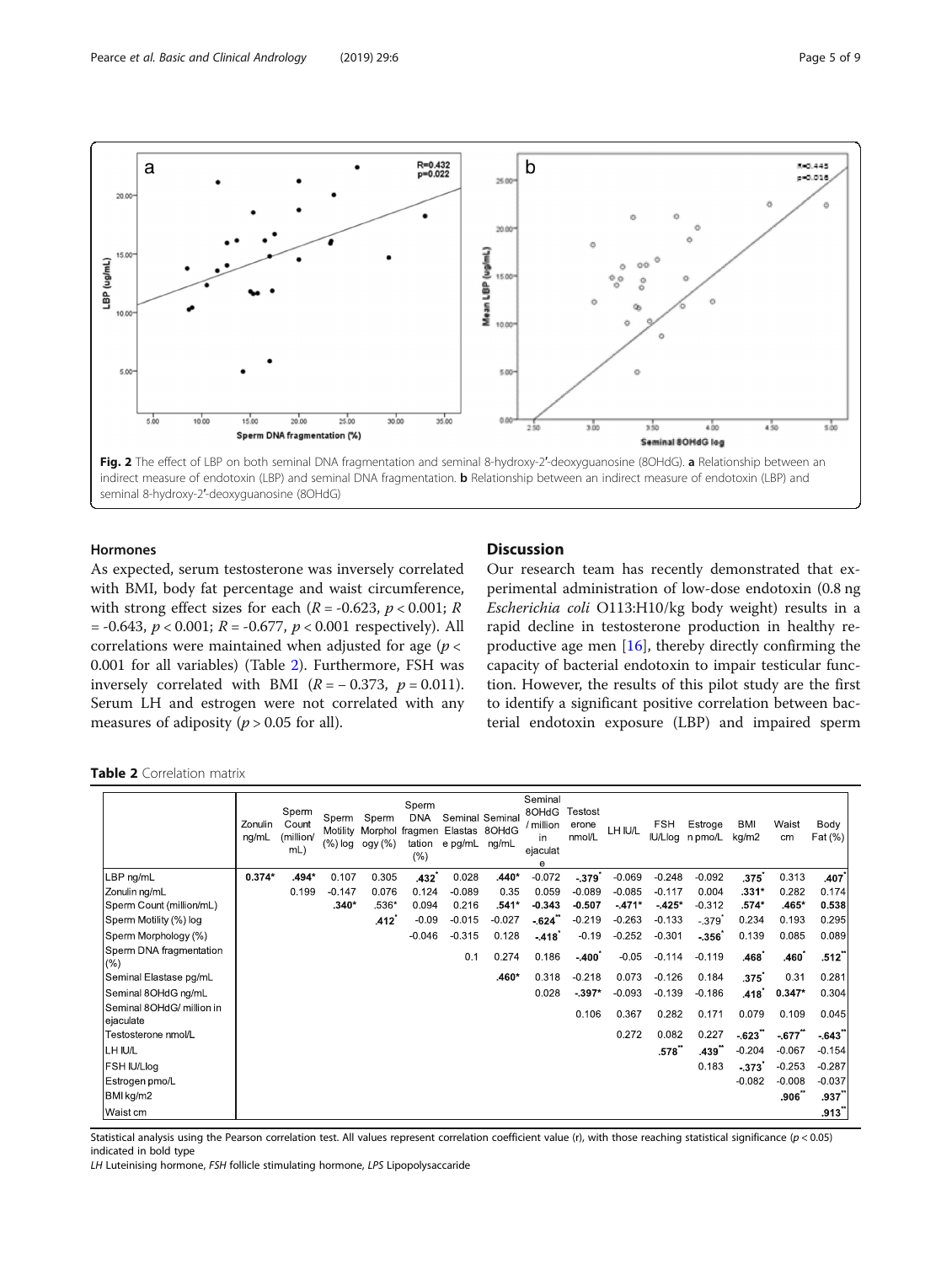DNA integrity, with this relationship remaining significant even after adjusting for relevant confounders such as age, BMI and duration of abstinence. The results of our study give some insight into a potential mechanism for the increased levels of sperm DNA damage seen in obese men. In summary we believe that obesity and its associated poor diet causes an increase in intestinal permeability that allows bacteria to transmigrate from the intestinal lumen into the circulation (metabolic endotoxemia), resulting in activation of an inflammatory response. This endotoxin elicited inflammation spills over into the male reproductive tract where it increases leukocytes production of ROS, leading to sperm DNA oxidative attack and a decline in sperm DNA integrity.

Zonulin, a protein dynamically produced by the intestinal epithelium and liver that reversibly regulates intestinal permeability by modulating intercellular tight junctions and is generally regarded as a useful non-invasive surrogate marker of intestinal permeability. In the obese state there is an increase in the basal production of zonulin and a resultant decrease in expression of two epithelial tight junction proteins; occluding and zonula occludens-1 [[37\]](#page-8-0) that then enables bacteria to translocate between the intestinal lumen and the bloodstream [[38](#page-8-0)], challenging the immune system to [[13,](#page-7-0) [22,](#page-7-0) [23](#page-7-0)].

Although the mechanism for the increase in circulating zonulin in obesity is not fully eluded, it is proposed that inflammatory cytokines such as TNFα, and IL-6 produced by adipose tissue may trigger zonulin release, further increasing intestinal permeability, allowing more LPS into circulation. This process highlights the positive feedback loop relationship between obesity, intestinal permeability and metabolic endotoxemia [\[39](#page-8-0), [40](#page-8-0)]. Radd et al. [[41\]](#page-8-0) have recently reviewed the effect of obesity on sperm parameters, although some discrepancies were noted, overall these studies indicated that overweight and obesity in male were associated with an increased percentage of sperm with DNA fragmentation and abnormal mitochondrial membrane potential. In agreement with previous studies in obese men, our study confirmed that serum zonulin was positively associated with both obesity  $(R = 0.331, p = 0.045)$  [[39\]](#page-8-0) and metabolic endotoxemia ( $R = 0.0374$ ,  $p = 0.025$ ) [\[40](#page-8-0), [42\]](#page-8-0). However, no direct significant relationship was observed between intestinal permeability (zonulin) and any marker of sperm quality. However, this lack of significance does not exclude intestinal permeability as cause of reproductive impairment, particular given that serum zonulin was correlated with endotoxemia and endotoxemia with sperm oxidative DNA damage. Furthermore, the trans-mucosal passage of gut bacteria occurs by two pathways [[13,](#page-7-0) [38\]](#page-8-0). An inter-cellular passage of bacteria through tight junctions between epithelial cells regulated by zonulin and the trans-cellular passage of LPS fragments taken up by bile acid micelles and carried across the intestinal cell membrane independent of zonulin/ ZO action [[37\]](#page-8-0). As LBP measures the net impact of inter and trans-cellular gut bacterial transmigration, we now believe that this may explain why we did not see any direct correlations between zonulin and sperm quality parameters, yet did between LBP (average of days endotoxin exposure) and sperm quality. Furthermore, plasma zonulin undergoes dynamic changes in plasma levels during the day in response to everyday triggers such as psychological stress [[43](#page-8-0)] and food [\[44](#page-8-0)], potentially confounding direct associations between this rapidly fluctuating variable and sperm production with much longer time lines.

This study is the first to report positive association between sperm DNA fragmentation with increased endotoxin exposure  $(R = 0.461, p = 0.022)$  even after adjustment for age, smoking status and measures of adiposity, thereby confirming our hypothesis that the presence of endotoxin in systemic circulation can potentially effect sperm quality. Furthermore, there was a significant positive correlation between endotoxemia and sperm DNA oxidative damage, plus markers of adiposity and 8 OHdG levels [\[5](#page-7-0)]. We interpret these findings as suggesting that obesity is associated with endotoxin initiated inflammation and the production of ROS by activated leukocytes that then oxidatively damage sperm DNA integrity. Previous work from our group has shown that low-dose endotoxin administration in healthy men produces an increase in serum inflammatory cytokines such as interleukin-6 (IL-6) and tumour necrosis factor-α (TNF- $\alpha$ ), both known to activate leukocyte ROS production [[16](#page-7-0), [45\]](#page-8-0). Sperm DNA fragmentation is generally accepted to be related to either ROS damage, apoptosis or physiological "nicks" generated during DNA packaging/ proamination. We propose that endotoxin exposure may impair sperm DNA integrity via two mechanisms. Firstly, an indirect mechanism mediated by activation of male reproductive tract leukocytes releasing ROS (oxidative stress). Secondly, a direct mechanism by which LPS may bind to sperm TLR4 receptors and initiate apoptosis, as has been shown in vitro in human and murine sperm [[38](#page-8-0)]. As we did not directly measure apoptosis (annexin V or similar markers) this second apoptotic mechanism of sperm DNA damage is still theoretical only.

Pilatz et al. [[46\]](#page-8-0) showed that systemic inflammation related to obesity (increase CRP and IL-6) did not translate into an increase in seminal plasma cytokines, or an increase in seminal plasma elastase, a result also in agreement with our own findings. This suggest that obesity related systemic inflammation may not reach the male reproductive tract, or that LPS initiated localised inflammation in the epididymis and testis may not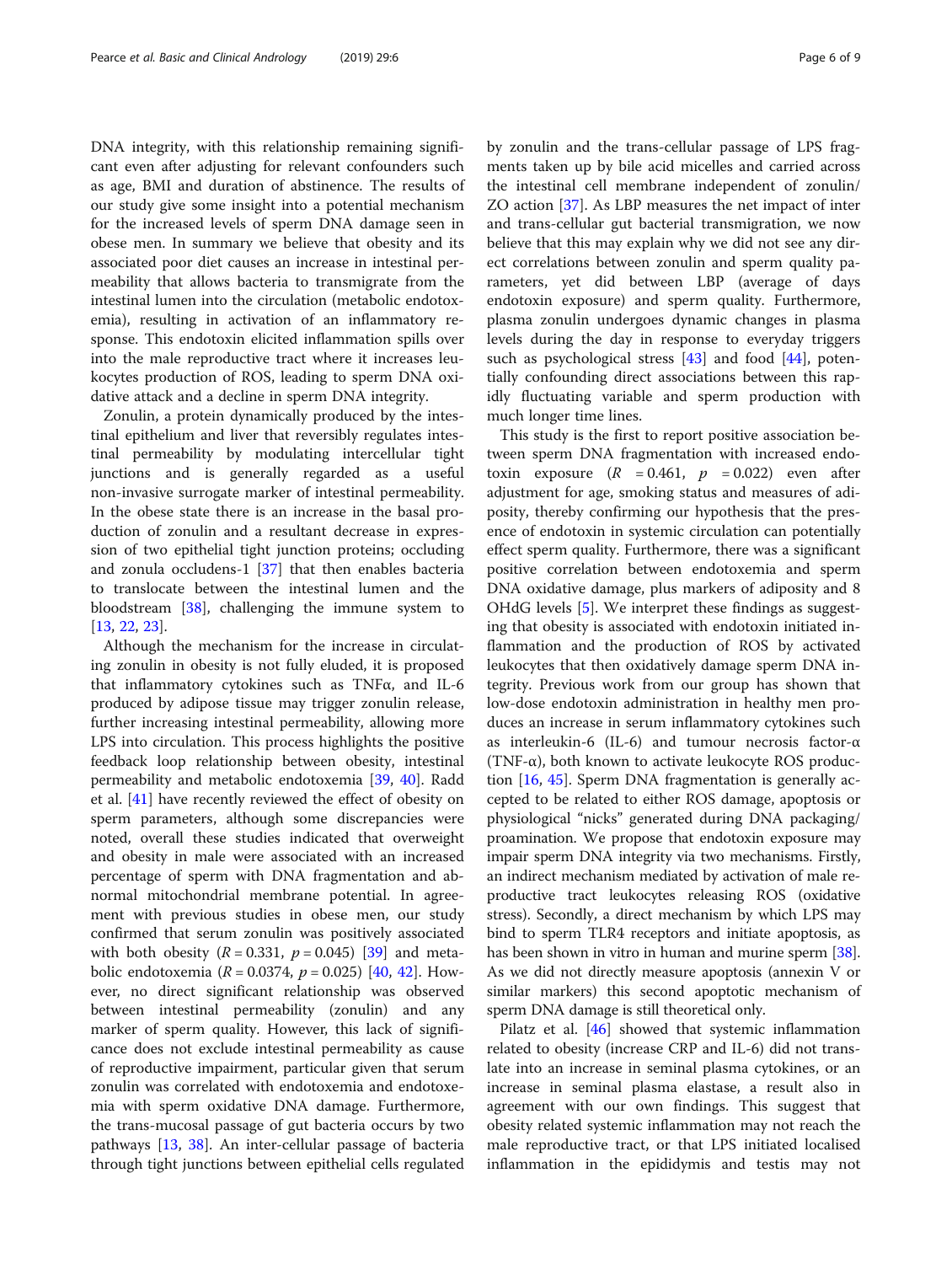produce detectable changes in seminal plasma cytokines or elastase, yet still mediate damage to sperm by initiating localised oxidative stress.

Our results suggest that in the context of obesity related oxidative DNA damage, a potential alternative approach to the traditional antioxidant approach may be to administer therapies that fortify intestinal barrier function, reducing subsequent metabolic endotoxemia and inflammation and its associated sperm oxidative damage. One potential approach would be the use of probiotics which have been reported to improve intestinal barrier function, reduce metabolic endotoxemia and inflammation [\[47](#page-8-0)]. Several animal studies [\[48\]](#page-8-0) and one recent human RCT [\[49](#page-8-0)] have reported that probiotics can indeed boost sperm quality and testosterone levels. We have postulated that this beneficial effect is mediated by reduction in metabolic endotoxemia [\[50](#page-8-0)].

We acknowledge several potential weaknesses in our study. Firstly, western style diets, excessive alcohol intake and smoking are all known to increase systemic inflammation [\[26](#page-7-0)]. While this study controlled for the 3 men who smoked [[51\]](#page-8-0) and excluded men consuming excessive alcohol, it failed to control for diet. Future studies should control for the influence of inflammatory dietary patterns known to exacerbate metabolic endotoxaemia such as high fat meals  $[11]$  $[11]$ . Secondly, this is only a pilot study of 37 men. The recruitment of a larger sample size is likely to produce more statistically rigorous results. Thirdly, while recent meta-analysis show relationships between BMI and DNA fragmentation [[44](#page-8-0), [52\]](#page-8-0), other studies report conflicting results (reviewed in [[53\]](#page-8-0)), which the authors report may be due to the variability in study populations (fertile/ subfertile/ general population), samples size and the heterogeneity of the sperm DNA integrity assays used (TUNEL assay, sperm chromatin structure assay (SCSA), flow cytometry, comet assay method). In this study the Halosperm G2 method was used to assess DNA fragmentation and a number of steps were taken to ensure the reproducibility and accuracy of this analysis. These included earlier calibration against the TUNEL method of analysis, sample analysis within 2 h of receipt, reduction in inter-assay variability by having a single technician (author 2) perform all the analysis and the use of a clinical pathology accredited laboratory. Previous studies within our laboratory have shown very good correlation between TUNEL and Halosperm methods of assessing sperm DNA integrity ( $R^2$  = 0.872,  $p$  < 0.001), plus minimal inter-observer variability, especially for the the Halosperm test. A recent review has also concluded that Halosperm test is a valid assessment of both sperm DNA integrity and male fertility potential [\[54\]](#page-8-0).

Fourthly, there is presently significant uncertainty regarding the impact of sperm DNA fragmentation on

both natural and ART assisted fertility. Some of this may be related to differences in tests performed, the processing of sperm before testing (assessment of neat semen or swim-up processed samples) and the fact that tests of sperm DNA integrity are destructive and as such we can never directly analyse a correlation between the fertilising sperms DNA integrity and pregnancy outcome.

Finally, we acknowledge that our observational cohort was recruited from a reproductive clinic, and while we excluded men with obvious primary testicular failure, it is possible that the semen parameters and hormone levels detected in this study may not fully represent those of the general population. Additionally, differences in the genetic backgrounds of various ethnic populations and epigenetics should also be considered [[55\]](#page-8-0). It is also possible that hormone levels were influenced by sleep disturbances [[56\]](#page-8-0) or endocrine disruptors [\[57](#page-8-0)] which was not assessed in our study. It is also possible that participant endotoxin levels were influenced psychologically as a result of the stresses of undergoing fertility treatment [[58,](#page-8-0) [59\]](#page-8-0).

# Conclusions

The results of this study suggest for the first time a link between obesity induced by ME, increasing intestinal permeability and endotoxin levels, and oxidative mediated sperm DNA damage. Although we were unable to detect a direct relationship was between intestinal permeability (plasma zonulin) and any marker of sperm quality, we believe this reflects the fact that zonulin mirrors only changes in para-cellular intestinal permeability, not trans-cellular passage of gut endotoxin mediated by fat and bile micelles. These results are important as they suggest that new therapies directed at enhancing intestinal barrier function may be able to reduce obesity related inflammation oxidative stress, thereby boosting sperm quality.

# Abbreviations

8-OHdG: 8-hydroxy-2′ -deoxyguanosine; BMI: Body mass index; CRP: Creactive protein; FSH: Follicle-stimulating hormone; hCG: Human chorionic gonadotropin; IL-6: Interleukin 6; IVF: In Vitro Fertilisation; LBP: Lipopolysaccharide binding protein; LH: Luteinizing hormone; LPS: Lipopolysaccharide; ME: Metabolic endotoxemia; NSAID: Nonsteroidal anti-inflammatory drugs; RCT: Randomised control trial; ROS: Reactive oxygen species; TNFalpha: Tumor necrosis factor; WHO: World health organisation

#### Acknowledgements

We thank the volunteers involved in this study and the laboratory staff who conducted the hormone assays (Dr. Ozlem Tunc, Repromed, Adelaide, SA, Australia).

#### Funding

A research grant provided by internal research funds.

### Availability of data and materials

The primary data for this study is available from the authors on direct request.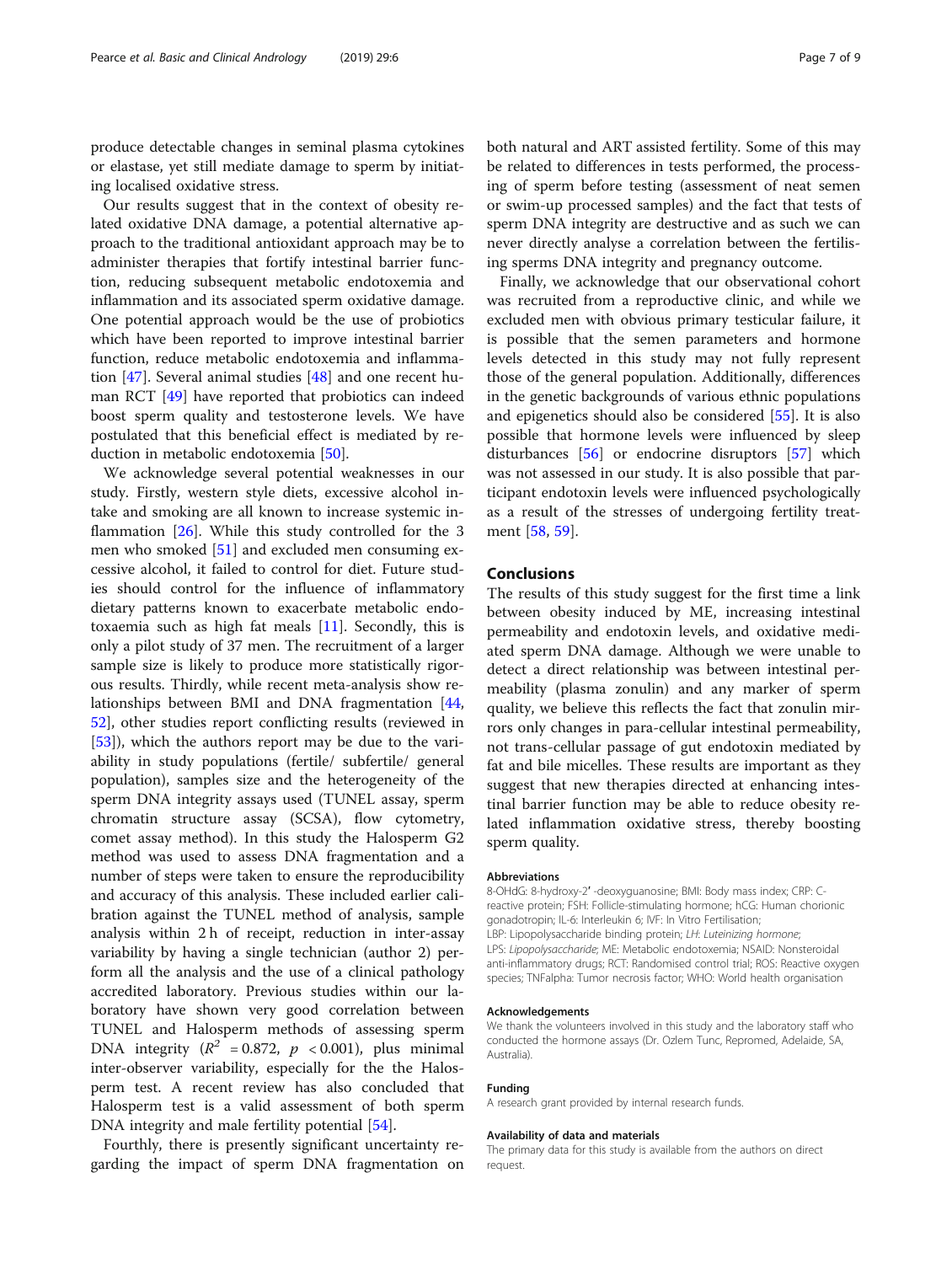# <span id="page-7-0"></span>Authors' contributions

KT and KP conceived and designed research; KT, AH and KP performed experiments; KT, AH and KP analyzed data; KT, AH and KP interpreted results of experiments; KT and KP prepared figures; KT and KP drafted manuscript; KT and KP edited and revised manuscript; KT and KP approved final version of manuscript. All authors read and approved the final manuscript.

# Ethics approval and consent to participate

This study underwent institutional review board assessment (University of South Australia Human ethics committee- approval number 0000036399), with informed written consent being obtained from all participants before enrolment.

# Consent for publication

Not applicable as patient identifying data not published.

# Competing interests

K. Tremellen holds stock in Monash IVF and has acted as a consultant for MSD and Bayer Consumer Care, plus has a financial interest in the male nutraceutical Menevit (Bayer Consumer Care, Australia). The remaining authors have nothing to disclose.

# Publisher's Note

Springer Nature remains neutral with regard to jurisdictional claims in published maps and institutional affiliations.

## Author details

<sup>1</sup>School of Pharmacy and Medical Sciences, Division of Health Sciences, University of South Australia, Adelaide, South Australia 5001, Australia. 2 Repromed, 180 Fullarton Road, Dulwich, South Australia, Australia. <sup>3</sup>Department of Obstetrics Gynaecology and Reproductive Medicine, Flinders University, Bedford Park, South Australia, Australia.

# Received: 21 December 2018 Accepted: 18 March 2019 Published online: 13 May 2019

# References

- Mascarenhas MN, Flaxman SR, Boerma T, Vanderpoel S, Stevens GA. National, regional, and global trends in infertility prevalence since 1990: a systematic analysis of 277 health surveys. PLoS Med. 2012;9(12):e1001356.
- Sermondade N, Faure C, Fezeu L, Shayeb AG, Bonde JP, Jensen TK, et al. BMI in relation to sperm count: an updated systematic review and collaborative meta-analysis. Hum Reprod Update. 2013;19(3):221–31.
- 3. Chavarro JE, Toth TL, Wright DL, Meeker JD, Hauser R. Body mass index in relation to semen quality, sperm DNA integrity and serum reproductive hormone levels among men attending an infertility clinic. Fertil Steril. 2010;  $93(7) \cdot 2222 - 31$
- 4. Kort HI, Massey JB, Elsner CW, Mitchell-Leef D, Shapiro DB, Witt MA, et al. Impact of body mass index values on sperm quantity and quality. J Androl. 2006;27(3):450–2.
- 5. Tunc O, Bakos HW, Tremellen K. Impact of body mass index on seminal oxidative stress. Andrologia. 2011;43(2):121–8.
- 6. Dupont C, Faure C, Sermondade N, Boubaya M, Eustache F, Clément P, et al. Obesity leads to higher risk of sperm DNA damage in infertile patients. AJA. 2013;15(5):622–5.
- 7. Bakos HW, Henshaw RC, Mitchell M, Lane M. Paternal body mass index is associated with decreased blastocyst development and reduced live birth rates following assisted reproductive technology. Fertil Steril. 2011;95(5): 1700–4.
- Taha EA, Sayed SK, Gaber HD, Abdel Hafez HK, Ghandour N, Zahran A, et al. Does being overweight affect seminal variables in fertile men? Reprod BioMed Online. 2016;33(6):703–8.
- 9. Australian Bureau of Statistics. 4364.0.55.001 National Health Survey: first results, 2017–18. <http://www.abs.gov.au/ausstats/abs@.nsf/mf/4364.0.55.001>. Accessed 1 Dec 2018
- 10. Mushtaq R, Pundir J, Achilli C, Naji O, Khalaf Y, El-Toukhy T. Effect of male body mass index on assisted reproduction treatment outcome: an updated systematic review and meta-analysis. Reprod BioMed Online. 2018;36(4): 459–71.
- 11. Crean AJ, Senior AM. High-fat diets reduce male reproductive success in animal models: a systematic review and meta-analysis. Obes Rev. Epub

ahead of print. [https://www.urotoday.com/recent-abstracts/urologic](https://www.urotoday.com/recent-abstracts/urologic-oncology/investigative-urology/110327-high-fat-diets-reduce-male-reproductive-success-in-animal-models-a-systematic-review-and-meta-analysis.html)[oncology/investigative-urology/110327-high-fat-diets-reduce-male](https://www.urotoday.com/recent-abstracts/urologic-oncology/investigative-urology/110327-high-fat-diets-reduce-male-reproductive-success-in-animal-models-a-systematic-review-and-meta-analysis.html)[reproductive-success-in-animal-models-a-systematic-review-and-meta](https://www.urotoday.com/recent-abstracts/urologic-oncology/investigative-urology/110327-high-fat-diets-reduce-male-reproductive-success-in-animal-models-a-systematic-review-and-meta-analysis.html)[analysis.html.](https://www.urotoday.com/recent-abstracts/urologic-oncology/investigative-urology/110327-high-fat-diets-reduce-male-reproductive-success-in-animal-models-a-systematic-review-and-meta-analysis.html)

- 12. Kahn BE, Brannigan RE. Obesity and male infertility. Curr Opin Urol. 2017; 27(5):441–5.
- 13. Genser L, Aguanno D, Soula HA, Dong L, Trystram L, Assmann K, et al. Increased jejunal permeability in human obesity is revealed by a lipid challenge and is linked to inflammation and type 2 diabetes. J Pathol. 2018; 246(2):217–30.
- 14. Vors C, Pineau G, Drai J, Meugnier E, Pesenti S, Laville M, et al. Postprandial Endotoxemia linked with chylomicrons and lipopolysaccharides handling in obese versus lean men: a lipid dose-effect trial. J Clin Endocrinol Metab. 2015;100(9):3427–35.
- 15. Tremellen K, Mcphee N, Pearce K. Metabolic endotoxaemia related inflammation is associated with hypogonadism in overweight men. Basic Clin Androl. 2017;27(1):5.
- 16. Tremellen K, McPhee N, Pearce K, Benson S, Schedlowski M, Engler H. Endotoxin-initiated inflammation reduces testosterone production in men of reproductive age. Am J Physiol Endoc M. 2018;314(3):E206–E13.
- Tremellen K. Gut endotoxin leading to a decline in gonadal function (GELDING) - a novel theory for the development of late onset hypogonadism in obese men. Basic Clin Androl. 2016;26:7.
- 18. Copeland S, Warren HS, Lowry SF, Calvano SE, Remick D, The I, et al. Acute inflammatory response to endotoxin in mice and humans. Clin Diagn Lab Immunol. 2005;12(1):60–7.
- 19. Tremellen K. Oxidative stress and male infertility—a clinical perspective. Hum Reprod Update. 2008;14(3):243–58.
- 20. Sarkar O, Bahrainwala J, Chandrasekaran S, Kothari S, Mathur P, Agarwal A. Impact of inflammation on male fertility. Frontiers in bioscience (Elite edition). 2010;3:89–95.
- 21. Buch JP, Kolon TF, Maulik N, Kreutzer DL, Das DK. Cytokines stimulate lipid membrane peroxidation of human sperm. Fertil Steril. 1994;62(1):186–8.
- 22. Martínez P, Proverbio F, Camejo MI. Sperm lipid peroxidation and proinflammatory cytokines. AJA. 2007;9(1):102–7.
- 23. Agarwal A, Aitken RJ, Alvarez JG. Studies on Men's Heahlth and fertility: Humana press; 2012.
- 24. Qian L, Shi Q, Gu Y, Song J, Zhou M, Hua M. The relationship between IL-17 and male infertility: semen analysis. Afr J Microbiol Res. 2012;6(27):5672–7.
- 25. Fraczek M, Sanocka D, Kamieniczna M, Kurpisz M. Proinflammatory cytokines as an intermediate factor enhancing lipid sperm membrane peroxidation in in vitro conditions. J Androl. 2008;29(1):85–92.
- 26. Cani PD, Amar J, Iglesias MA, Poggi M, Knauf C, Bastelica D, et al. Metabolic endotoxemia initiates obesity and insulin resistance. Diabetes. 2007;56(7): 1761–72.
- 27. Azenabor A, Ekun AO, Akinloye O. Impact of inflammation on male reproductive tract. J Reprod Infertil. 2015;16(3):123.
- 28. Aly HAA, El-Beshbishy HA, Banjar ZM. Mitochondrial dysfunction induced impairment of spermatogenesis in LPS-treated rats: modulatory role of lycopene. Eur J Pharmacol. 2012;677(1):31–8.
- 29. Collodel G, Moretti E, Brecchia G, Kuželová L, Arruda J, Mourvaki E, et al. Cytokines release and oxidative status in semen samples from rabbits treated with bacterial lipopolysaccharide. Theriogenology. 2015; 83(7):1233–40.
- 30. Wang H, Yang L-L, Hu Y-F, Wang B-W, Huang Y-Y, Zhang C, et al. Maternal LPS exposure during pregnancy impairs testicular development, steroidogenesis and spermatogenesis in male offspring. PloS One. 2014;9(9): e106786–e.
- 31. Urata K, Narahara H, Tanaka Y, Egashira T, Takayama F, Miyakawa I. Effect of endotoxin-induced reactive oxygen species on sperm motility. Fertil Steril. 2001;76(1):163–6.
- 32. Okazaki T, Mihara T, Shimada M, Ikeda C, Fujita Y, Negishi H, et al. Toll-like receptors (TLR) 2 and 4 on human sperm recognize bacterial endotoxins and mediate apoptosis. Hum Reprod. 2011;26(10):2799–806.
- 33. Zorn B, Virant-Klun I, Meden-Vrtovec H. Semen granulocyte elastase: its relevance for the diagnosis and prognosis of silent genital tract inflammation. Hum Reprod. 2000;15(9):1978–84.
- 34. World health organisation. BMI Classification Geneva 2006. [http://apps.who.](http://apps.who.int/bmi/index.jsp?introPage=intro_3.html) [int/bmi/index.jsp?introPage=intro\\_3.html.](http://apps.who.int/bmi/index.jsp?introPage=intro_3.html) Accessed 1 Aug 2017
- 35. World health organisation. WHO laboratory manual for the examination and processing of human semen. 2010. [https://www.who.int/](https://www.who.int/reproductivehealth/publications/infertility/9789241547789/en/)